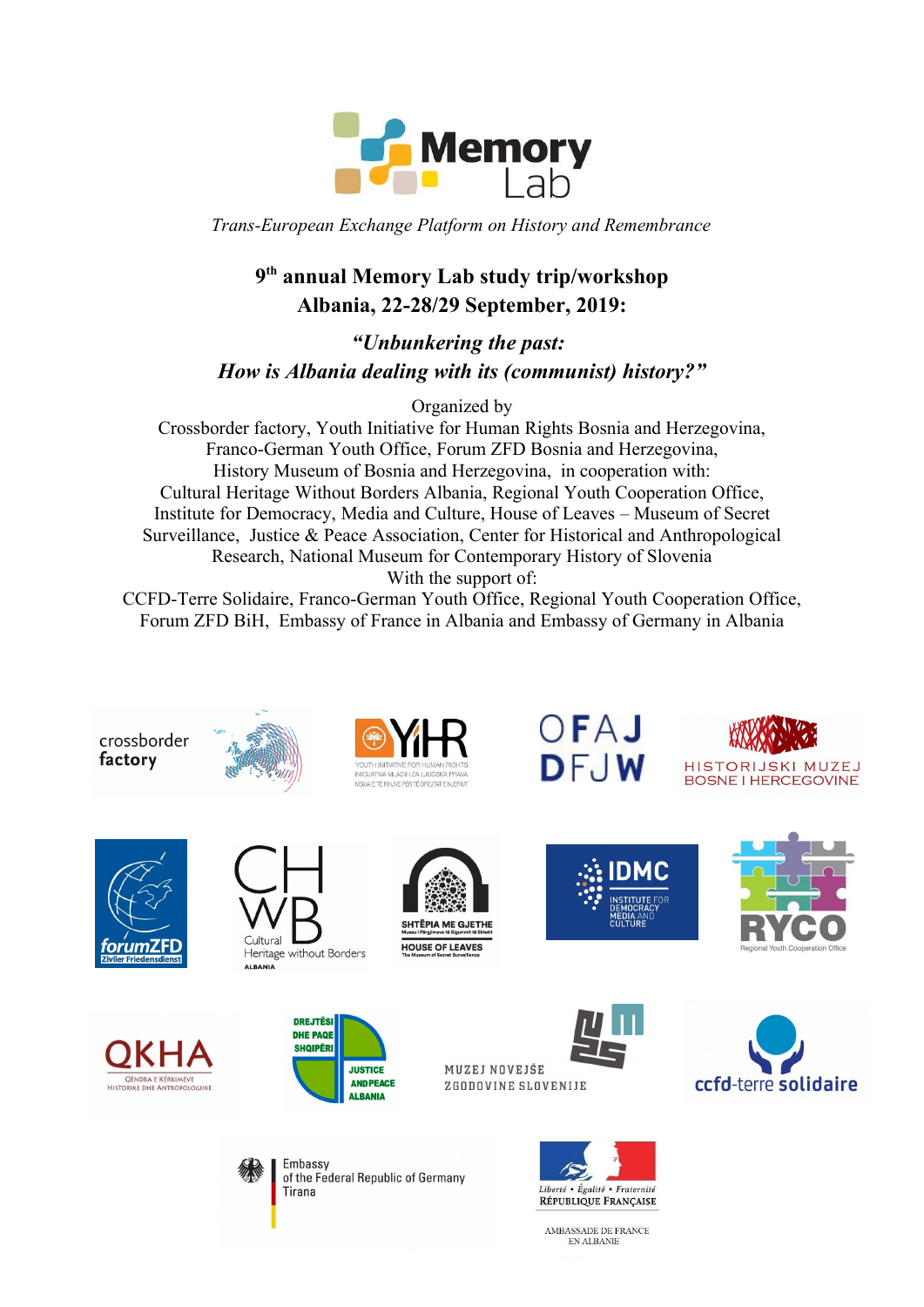*Memory Lab - Trans-European Exchange Platform on History and Remembrance*

## **9 th Annual study trip/workshop, Albania, 22-28/29 September, 2019:** *"Unbunkering the past: How is Albania dealing with its (communist) history?"*

- 1. General information
- 2. Target group
- 3. Aims of the study trip/ workshop in 2019 in Albania
- 4. Program
- 5. Practical information

#### **1. General Information:**

*Memory Lab* - *Trans-European Exchange Platform on History and Remembrance* brings together organizations, institutions and persons from Southeast Europe and from Western/Central Europe, which are working on memory sites and remembrance education related to difficult pasts (wars, mass crimes, dictatorships).<sup>[1](#page-1-0)</sup> The aims of this initiative are to deepen mutual knowledge, exchange experiences, build capacities, facilitate contacts and realize common projects. Its general purpose is to strengthen constructive approaches of dealing with the past as part of civic education and democracy-building, and to contribute to cooperation and understanding processes in South Eastern Europe and in Europe in general, as well as to the integration of the Western Balkans into a common European civil society and memory space. The project was launched, under the name "Dealing with difficult pasts in the Western Balkans and Western Europe" in 2010 with a first gathering in Sarajevo; since then, seven more annual workshops/study trips have taken place, in Prijedor, Jasenovac and Vukovar (2011), Paris, Péronne and Oradour (2012), Berlin, Frankfurt/Oder and Ravensbrück (2013), Pristina, Skopje and Tetovo (2014), Brussels, Dinant and Ypres (2015), Belgrade, Novi Sad and Kragujevac (2016), and Madrid, Barcelona, La Jonquera and Rivesaltes (2017). More than 70 bilateral and multilateral activities have been developed in this time by partner organizations which met through the *Memory Lab* platform.

In 2019, the annual study trip/workshop will take place in Albania and will be dedicated to the exploration and discussion of the history of Albania in the  $20<sup>th</sup>$  century, and especially to the period of the Communist dictatorship established by Enver Hoxha and the dealing with its legacies. Albania has been chosen for the annual study trip/workshop mainly for two reasons:

1) Albania belongs to the Western Balkans, but since it is not part of the post-Yugoslav area, it has so far been less in the focus of actors of international memory work. This also applies to Memory Lab, which has so far concentrated its work on the post-Yugoslav space with regard to South Eastern Europe. The program in Albania will allow to actors from different parts of Europe to discover and explore Albania's history and culture of remembrance, and also to include actors from Albania in the Memory Lab-platform and in the development of future joint activities.

2) An examination of Albania's recent history and current culture of remembrance appears particularly interesting for two reasons: On the one hand because of Albania's particular communist history within Southeastern and Eastern Europe, which raises the question of its

<span id="page-1-0"></span><sup>&</sup>lt;sup>1</sup> For more information see our website : [www.memorylab-europe.eu](http://www.memorylab-europe.eu/)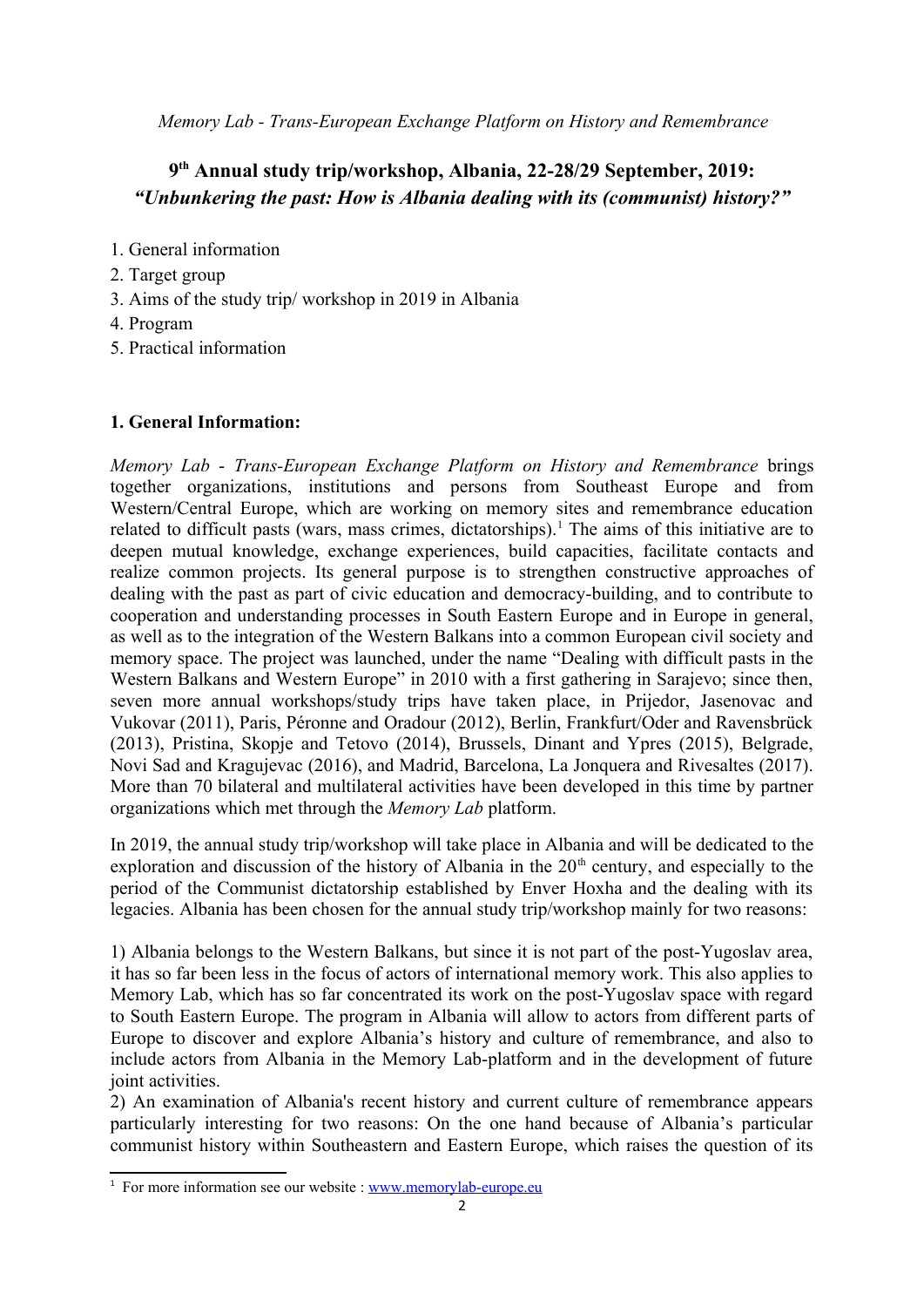specificity or non-specificity compared to other communist regimes. On the other hand because after the transition to democracy the communist past was for a long time not critically dealt with, while in recent years several initiatives have developed to change this situation, in order to critically examine the communist past, and to tackle dominating attitudes of silence, nostalgia, or minimization of committed crimes. Who are actors in this field of dealing with the communist past, and what challenges are they facing? What should happen with sites that have become symbols of the communist time? How to work with young people on this past? In reference to the hundreds of thousands of bunkers which had been built throughout Albania during the Communist period and which have become one of its symbols, one may ask: in which ways and under which circumstances is it possible to unbunker the past?

The program of the 9<sup>th</sup> *Memory Lab* study visit/workshop will combine visits to memory sites, presentations by and discussions with experts and time witnesses, and working sessions within the group. Tirana will be the main location, with trips to other towns during the program. The first day of the program will mainly be dedicated to the general introduction into Albanian history in the  $20<sup>th</sup>$  century, the second to the dealing with the communist period, and on the third we will visit two places outside of Tirana connected to the communist past: the former prison in Spac, now an abandoned site, and memory sites in Shkodra, the main city in Northern Albania. On the fourth day we will work on the question what to do with the former prison in Spac, and will have the opportunity to think about future joint activities among Memory Lab-members. In the afternoon we will visit the town Kruja near Tirana, where we will explore the role of Skanderbeg as national Albanian hero in the communist time and today. On the last day we will put into larger context what we have seen in the previous days: What are similarities and differences between the communist period in Albania and other communist regimes in Europe on the one hand, and in the ways to deal with this history in Europe on the other hand? Finally we will present and discuss, in a public event, the main findings, conclusions and questions from the study trip/workshop.

For those who have registered for it an additional program will take place on the following day, the  $28<sup>th</sup>$  September 2019, with a trip to Gjirokastra in Southern Albania, whose city center has been declared UNESCO World Heritage Site in 2005 and where we will have the opportunity to explore the role of this city in Albanian history, including the Communist period.

The program of the trip has been prepared on the basis of an exploratory mission conducted from 29th October to 3rd November 2018 by several Memory Lab-members in Tirana (see [http://www.memorylab-europe.eu/upcomin/albania-and-it-s-place-in-international-memory](http://www.memorylab-europe.eu/upcomin/albania-and-it-s-place-in-international-memory-work)[work](http://www.memorylab-europe.eu/upcomin/albania-and-it-s-place-in-international-memory-work) ).

### **2. Target group**

40 representatives of memorial centers, historical museums, NGOs and other organizations/ initiatives from South Eastern Europe on the one hand, and from Western and Central Europe on the other hand, who are active in the field of dealing with difficult pasts (wars and dictatorships in Europe during the  $20<sup>th</sup>$  century) in a practical way, especially around memory sites and in the educational field.

The participants were chosen through an Open Call which was launched in March 2019.

The selection of the participants occurred on the following basis:

a) General criteria for the constitution of the group: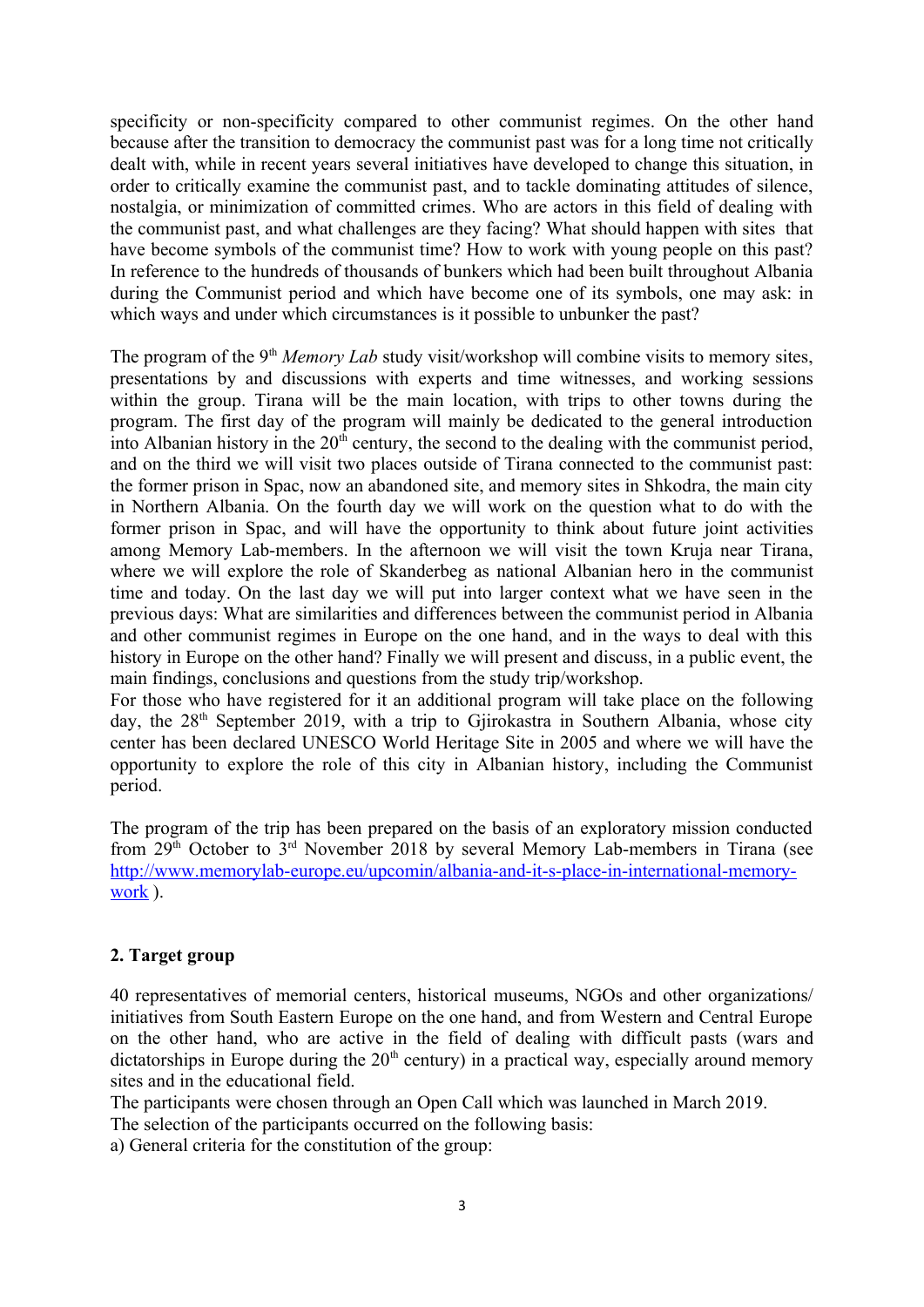- Practitioners who are dealing with history and memory work in Europe, especially in memorials, museums, and civil society organizations
- The group is constituted by approx. 2/3 of 'old' participants (who have already participated at one or several of former annual *Memory Lab* study trips/workshops) and of 1/3 of 'new' participants
- Diversity regarding represented countries, professional backgrounds (Museums, NGOs, …) and gender

b) Individual criteria for the applicants:

- Concrete / practical link to memory work
- For 'old' participants: Own commitment to *Memory Lab* (for example organization of joint activities with other *Memory Lab* associates), and benefit for one's own work
- For new participants: potential own commitment to *Memory Lab*, and potential benefit for own work

### **3. Aims of the study trip/ workshop in 2019 in Albania:**

- To explore and discuss the history of Albania in the  $20<sup>th</sup>$  century, and especially the communist period (1946-1991)

- To explore and discuss how the Albanian society is dealing with its communist past, from the transition to democracy in the 1990s until today, with a specific focus on memory sites and the educational field

- To compare and connect the experiences from Albania with the memory-politics and memory-work in other parts of Europe, and especially with the question how the Communist past is dealt with in different European societies

- To deepen contacts and cooperation and to provide a space to work concretely on topics of common interest and to develop future activities between the participants of the *Memory Lab* platform

### **4. Program**

Sunday, 22 September, 2019:

Arrival of participants in Tirana

Accommodation (for persons who do not have accommodation in Tirana) and working venue: Hotel Tirana International, <https://www.tiranainternational.com/> 20h: Informal welcome dinner in Hotel Tirana International

Monday, 23 September, 2019

7h-8h45: Breakfast

9h-10h30: Introduction and making acquaintance among the participants/interactive exercice 10h30-10h45: Coffee break

10h45- 12h15: Info-market with the represented organizations

12h30: Lunch

14h-15h15: Overview of the history of Albania in the  $20<sup>th</sup>$  century. Lecture followed by discussion, with Enriketa Pandelejmoni, historian / *Center for Historical and Anthropological Research*

15h45-17h45: Visit of the *Albanian National History Museum*, with Ledio Xhoxhi, historian and museologist, followed by discussion with Dorian Koci, director of the Museum 18h30: Informal walk through the city center to different memory sites

20h: Dinner in restaurant "Vila Ferdinand" (Rruga Nikolla Tupe nr 1)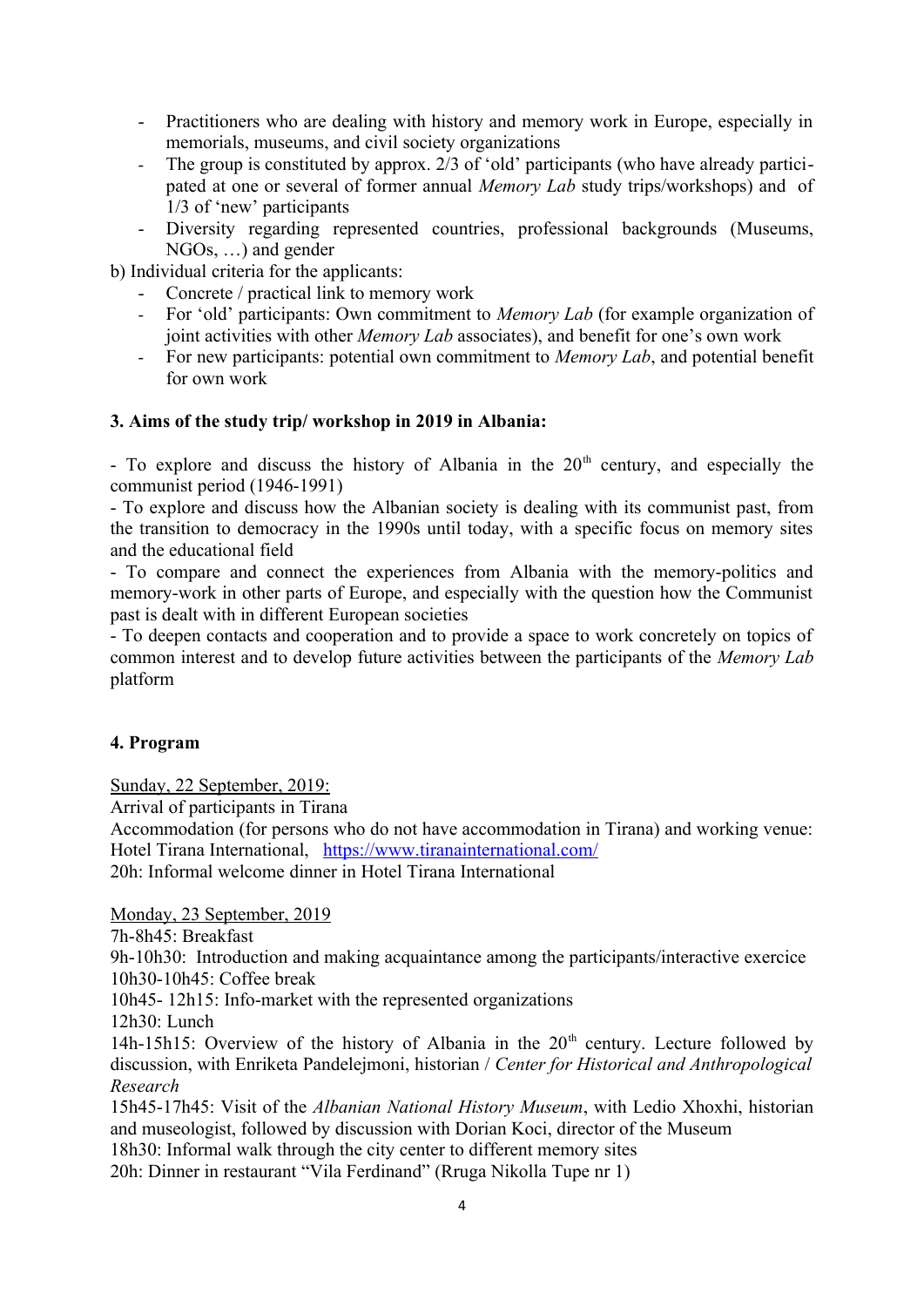Tuesday, 24 September, 2019:

7h-8h45: Breakfast

9h-9h30: Reflection about the previous day

10h-12h30: Visit of the *House of Leaves – Museum of Secret Surveillance*, followed by meeting with time-witness Uran Kostreci and discussion about educational activities of the Museum, with Etleva Demollari, director of the Museum

12h45: Lunch

14h15-15h45: Dealing with the communist past in Albania: The role of state actors, civil society and the international community. Panel discussion with and Ardiana Topi, Archives director of the *Authority for Information on Former State Security Documents*, Jonila Godole, director of *Institute for Democracy, Media and Culture*, and Claudia Vollmer, head of Democratization Department of the *OSCE Presence in Albania.* 

15h45-16h: Coffee break

16h-17h15: Activities with young people about the communist past in Albania: Presentation by Matilda Karcanaj, program coordinator *IDMC,* and discussion.

17h20-18h: Reflection about the day

19h: Reception by the German and French Embassy in Albania, with Ambassador Peter Zingraf and Ambassador Christina Vasak, at the Residence of the German Ambassador (Rruga Skenderbej 8)

Wednesday, 25 September, 2019:

7h-7h45: Breakfast

8h: Travel by bus to Spac

10h30 – 12h30: Visit of the former communist prison in Spaç, with Zenel Drangu, former political prisoner, followed by presentation of a memorialization proposal for Spaç "Unlocking Dialogue & Action. A Concept for Spac Prison" from Mirian Bllaci *(Cultural Heritage without Borders Albania).*

12h30: Travel to Shkodra (with lunch bags)

15h-17h: Shkodra during the communist period and in the transition: Visit of the Museum *Site of Witness and Memory*, followed by discussion with Pjerin Mirdita, director of the Museum, and Luig Milaj, president of *Peace & Justice Association*

17h-18h30: Parallel options:

- Memory Walk related to the communist past in the city centar, with *Go2 – Sustainable Urban Planning Organization*

- Visit of the Rozafa Castle, with *Regional Directory of Cultural Heritage*

- Individual exploration of the city

19h: Diner in the restaurant "Zum Rappen" in Shkodra

21h: Travel back to Tirana

Thursday, 26 September, 2019:

7h-8h45: Breakfast

9h-9h30: Reflection about the previous day

9h30-10h45: What to do with the former Spac-prison? Discussion about the project "Unlocking Dialogue & Action. A Concept for Spac Prison" from *Cultural Heritage without Borders Albania*.

10h45-11h: Coffee break

11h-12h30: Discussion and work about possible future joint activities among Memory Labpartners

12h45: Lunch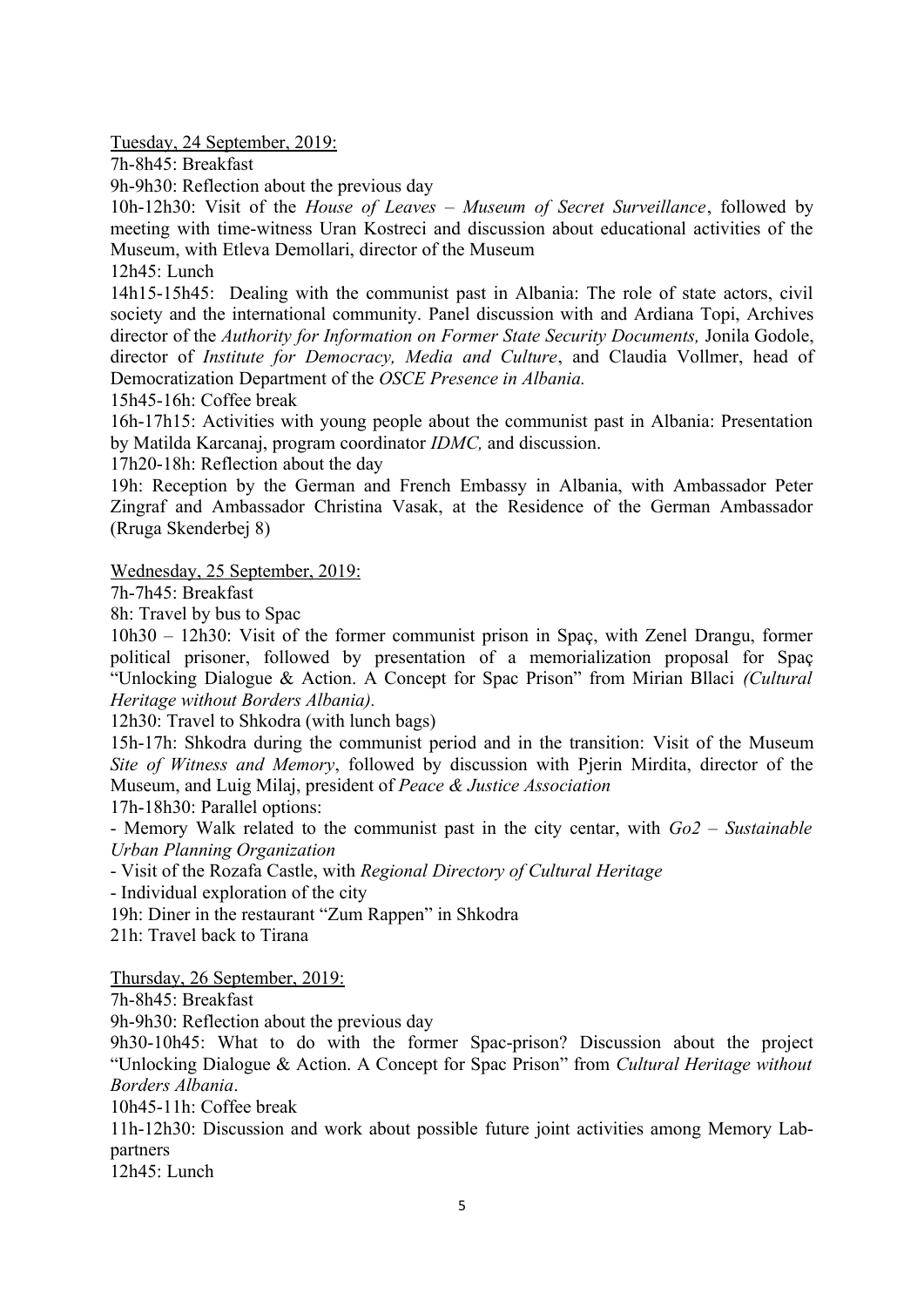13h45: Travel to Kruja

15h-17h30: Visit of the *Skanderbeg Museum* in the fortress in Kruja, followed by presentation and discussion about the importance of Skanderbeg in Albanian historical narratives during the Communist period and today, with Armanda Kodra-Hysa, anthropologist / *Center for Historical and Anthropological Research* 18h: Return to Tirana / Free evening

Friday, 27 September, 2019:

7h-8h45: Breakfast

9h-9h30: Reflection about the previous day

9h30-10h30: Meeting and discussion with the Minister of Culture, Elva Margariti, about current and planned activities of the government in the field of memory politics in Albania 10h30-10h45: Coffee break

10h45-12h45: Group work

- An unique case? Similarities and differences of the communist period in Albania and in other European countries

- Nothing else but crimes? Dealing with the communist past in Albania in comparison with other European countries.

13h: Lunch

15h-16h30: Final event, open for the public: Presentation of findings, conclusions and questions at the end of the Memory Lab-study trip/workshop in Albania. Possible topics:

- What should be taken into consideration when developing joint activities dealing with communist history?

- Suggestions regarding the future of the former prison in Spac

- How to work about the communist past with young people?

16h30-17h15: Reception following the event

17h15-18h15: Evaluation of the 2019- Memory Lab - study trip/workshop

20h: Farewell dinner in restaurant "Villa Vechai" (Rr. Q. Srafa Nr. 262)

Saturday, 28 September, 2019:

Breakfast and departure of the participants who did not register for the optional trip to Gjirokastra

*Additional program:*

7h-7h30: Breakfast

7h45: Travel by bus to Gjirokastra

13h: Check in at the hotel in Gjirokastra and lunch

15h: Visit of the castle, the old bazaar, and the Skendulli house: exploration of the role of Gjirokastra in Albanian history, including the Communist period, followed by free time

20h: Common dinner in restaurant Kodra (Lagjia 11 Janari Rruga Zejtareve)

Accomodation : Hotel Lulishte (Rruga Rauf Fico) and Hotel Bleta (Rruga Rauf Fico), <http://hotel-bleta.gjirokaster.hotels-al.com/en/>

Sunday, 29 September, 2019:

7h30: Travel back by bus from Gjirokastra to Tirana 12h/13h: Arrival at Tirana airport and then Tirana city centar

#### **5. Practical information**

Arrival is foreseen for Sunday, 22 September 2019 in Tirana, and departure for Saturday, 28 September 2019 from Tirana, or on Sunday 29<sup>th</sup> September for those who will participate at